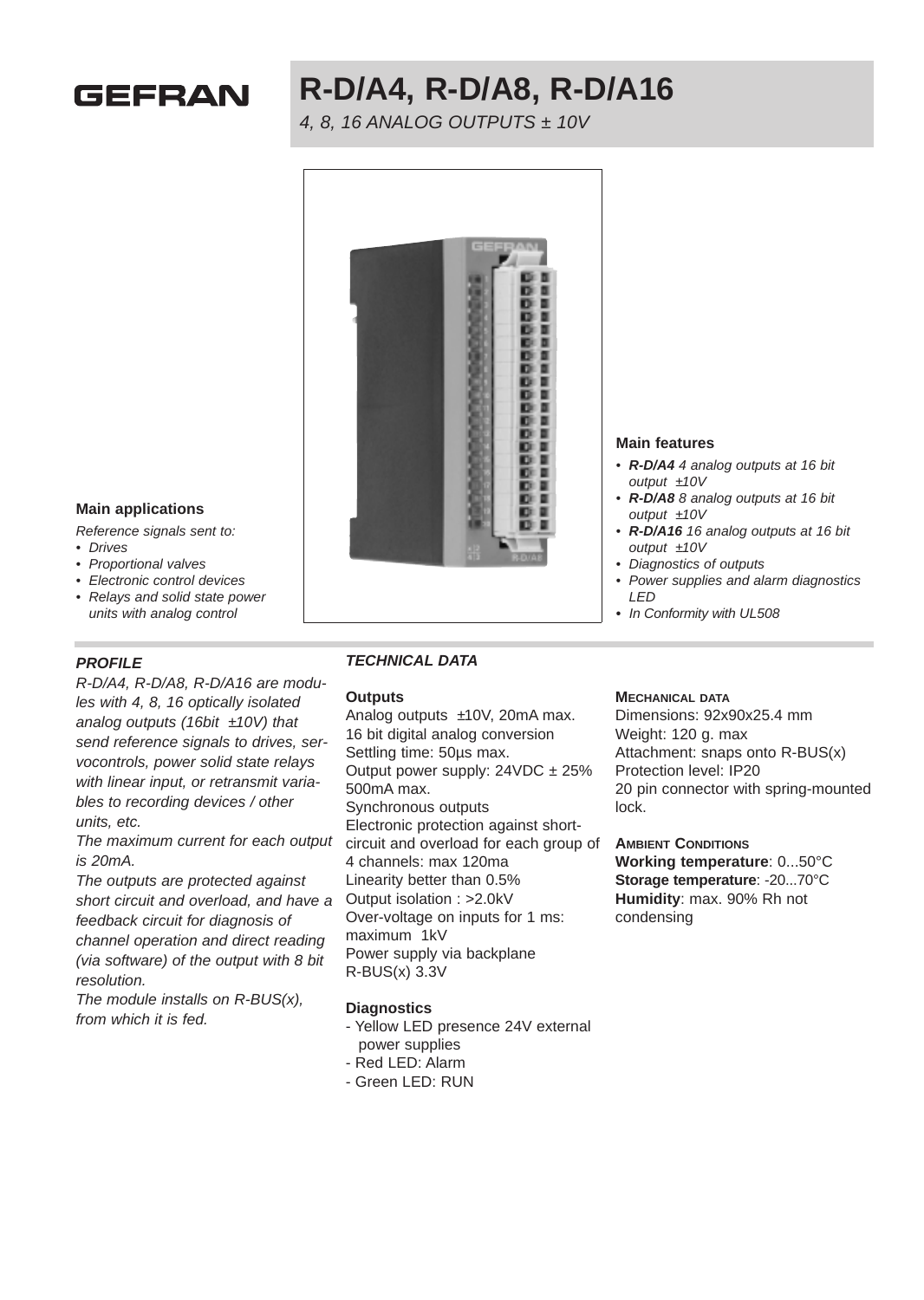### **WIRING**

Front panel connections require: Power supply 24 VDC ± 15% 500 mA max.. Use unipolar cable with 0.5 mm maximum cross-section. Do not attach lug. Bipolar analog outputs ±10V, use shielded cable with 0.5 mm maximum cross-section. Do not attach lug.

**Connect the shielding directly to the grounded plate and as close as possible to the module.**

## **CONNECTIONS**

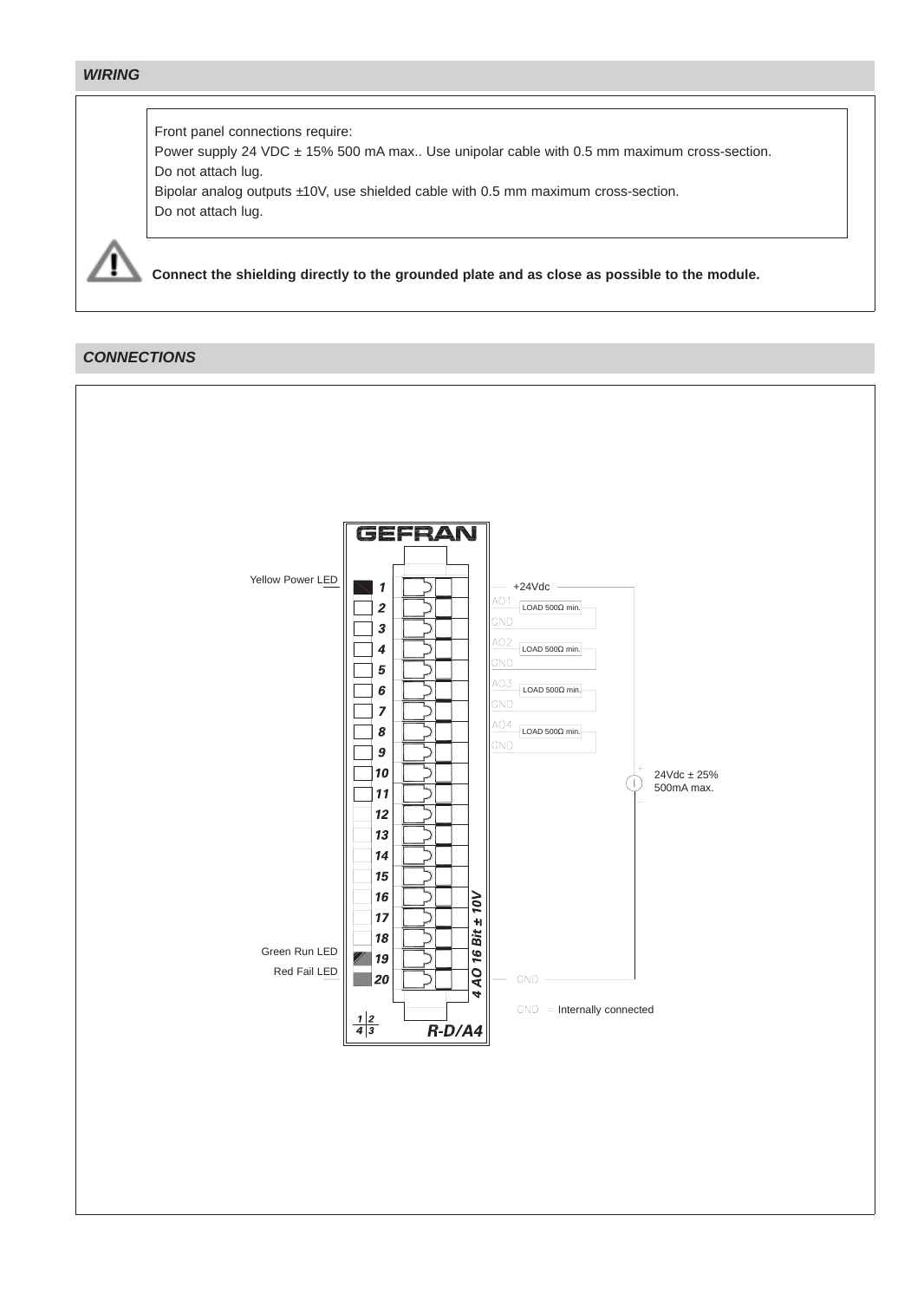## **COLLEGAMENTI**